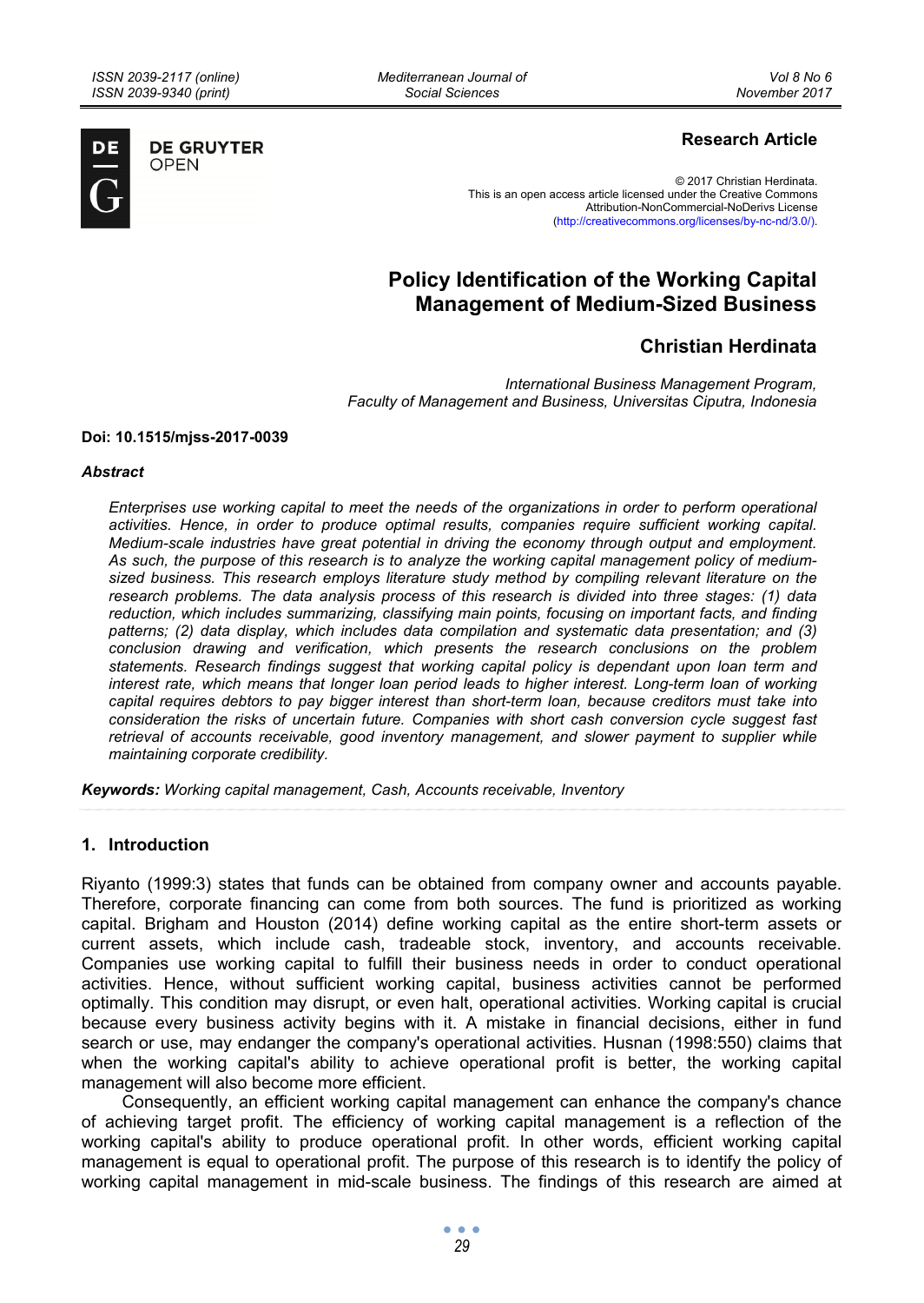helping mid-scale entrepreneurs in managing their working capital by considering the internal, external, supporting, and obstacle factors of working capital management.

#### **2. Literature Review**

#### *2.1 Definition of Working Capital Management*

Working capital can produce positive outcomes for the company. Therefore, it is important to manage the working capital within the framework of working capital management, as a part of financial management. Similarly, a clear explanation on working capital management is required to prevent management mistakes that may bring negative impacts to the company, such as disrupted operational activities and loss. Horne and Wachowicz (1997:214) define working capital management as the adminstration of current assets, and the funding required to support the current assets. In other words, working capital management can be defined as the management of current assets required by the enterprise to run its operational activities, and the management of the fund needed to manage the current assets.

As working capital is made of several components, the management of the components is automatically considered as part of the working capital management. The management of these components; such as cash, accounts receivable, and inventory, requires the consideration of turnover period and component content amount (Husnan, 1998). In conclusion, working capital management can be described as the process of managing each of the working capital components in order to produce positive outcome for the company. Turnover period is an important aspect in the management of working capital. For efficiency purpose, the company must ensure that the working capital turnover within a period does not take too long. The amount of working capital components will determine the amount of the company's current assets. Therefore, corporate decision on the amount of working capital will determine the amount of current assets.

## *2.2 Functions of Working Capital Management*

Based on the definition of working capital management, it can be concluded that working capital plays a crucial role in any business. Weston and Bringham in Ahmad (1997:1-2) argue that the management of working capital is very important due to the following reasons: (1) Several studies indicated that most of the financial manager's time is spent on daily internal corporate activities as part of working capital management; (2) In reality, the average sum of current assets is more than half of the company's total assets with changeable tendency; (3) Sales growth rate has a direct and close relationship with the need for current assets funding; (4) Working capital management is significantly more crucial for small enterprises because: a) Although fixed assets investment can be reduced by rent or lease, it is impossibe to ignore current assets, accounts receivable, or inventory, and b) The opportunity to enter long-term stock market for small enterprises is relatively small. Therefore, they must rely on business debt and short-term banking debt as capitals. The increase in debt will reduce the net working capital.

Meanwhile, Ahmad (1997) believes that the role of working capital management is based on its two functions, which are: (1) Supporting production activities and sales, acting as a bridge between inventory purchase expense and sales, and receiving payment; and (2) Closing fixed expense or funds with no direct relation to production or sales. Horne and Wachowicz (1997:215) also add that working capital management is the foundation of two important corporate decisions.

## *2.3 Classifications of Working Capital*

Working capital normally uses several posts as the elements of the creation of corporate working capital. This permanent setting allows proper working capital management. Working capital is also essentially flexible, which means that it can be increased or decreased according to the company's needs. The biggest challenge is determining the amount of change required. In addition, each company may have different types of working capitals in accordance with their business field and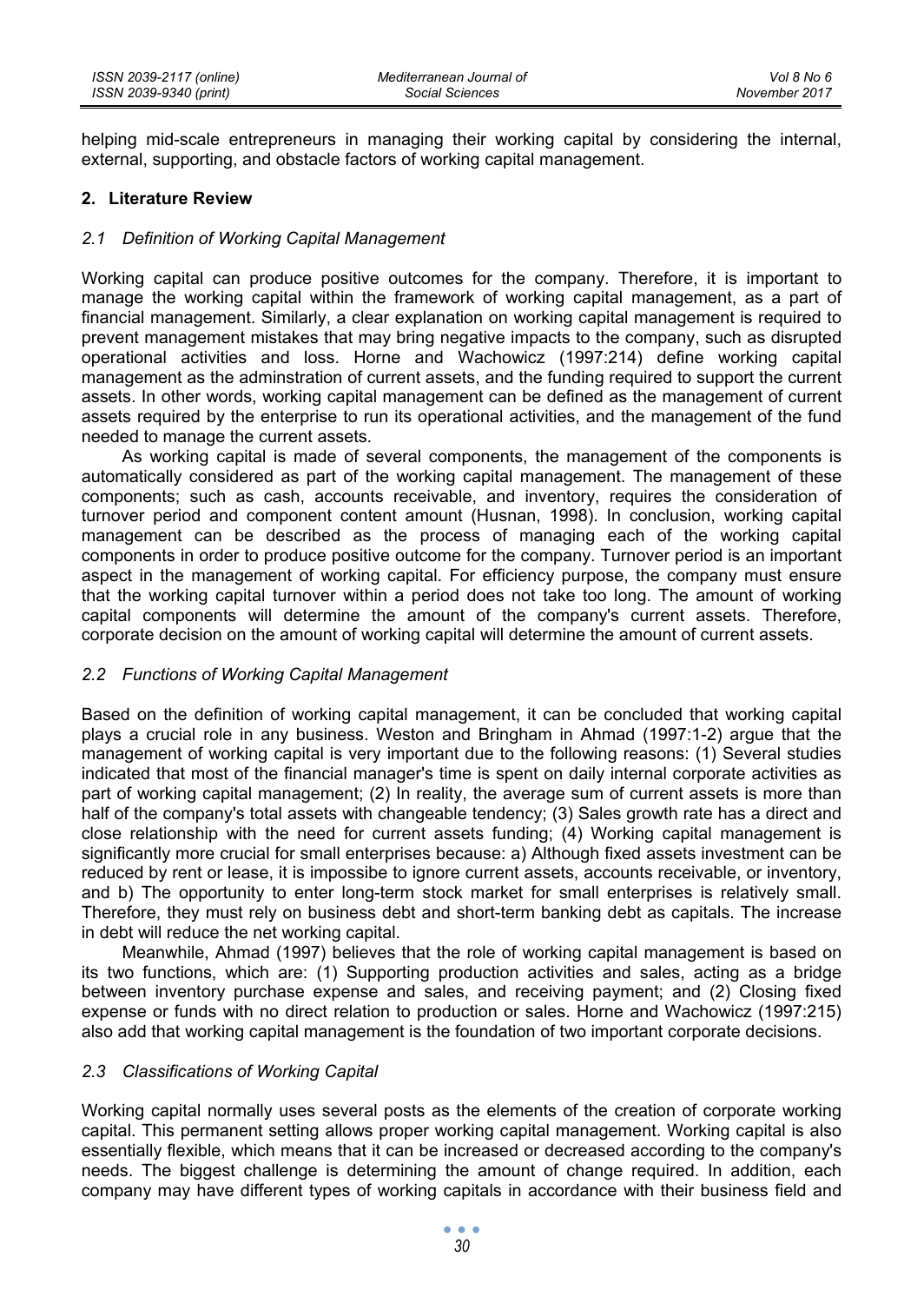| ISSN 2039-2117 (online) | Mediterranean Journal of | Vol 8 No 6    |
|-------------------------|--------------------------|---------------|
| ISSN 2039-9340 (print)  | Social Sciences          | November 2017 |

needs. Riyanto (1999:58) states that corporate working capital can be classified according to the company's needs for working capital, as follows:

#### **1. Permanent Working Capital:**

Permanent working capital is a compulsory working capital for any company to function well within one accounting period. This type of working capital can be categorized into two types, namely: (a) *Primary working capital*, which refers to the minimum amount of working capital required to ensure business sustainability; and (b) *Normal working capital*, which refers to the amount of working capital required to run production activities under normal capacity. There is no strict definiton of 'normal capacity', as it depends on the company's condition.

# **2. Variable Working Capital:**

Variable working capital refers to the amount of working capital required in a particular situation, which has changeable amount based on the situational change in one period. Variable working capital can be categorized into three types: (a) *Seasonal working capital*, which refers to the changing amount of working capital as a result the change in season; (b) *Cyclis working capital*, which refers to the changing amount of working capital as a result of the change in product demand; and (c) *Emergency working capital*, which refers to the changing amount of working capital as a result of unexpected incidents, such as fire, flood, earthquake, and labour strike.

#### *2.4 Calculations of Working Capital*

Husnan (1998:544) mentions several methods that can be used to calculate working capital based on the viewpoints offered by the different definitions of working capital, as follows:

#### **1. Turnover Methods**

To estimate the working capital (current assets), a working capital turnover method is used. The turnover of the current asset components are calculated as follows:

- Inventory Turnover = Inventory/Sales: 365
- Accounts Receivable Turnover = Accounts Receivable/Sales:365
- Days Payable Outstanding = Accounts Payable/Cost of Goods Sold:365

This method can determine the number of days required for each component to return to its initial sum. Thus, the bound period of fund in working capital is the sum of days in which the funds are bound. It also means that the working capital turnover is a 365-day Working Capital Turnover, which determines the number of times the working capital returns to cash within a year. This method also shows the turnover for each of the working capital components. This condition is better known as *cash cycle*; a term used to indicate the amount of time taken for the cash to be bound to the working capital before returning into cash.

## **2. Fund Linkage Method**

This method recognizes two important matters: (a) The funds for the working capital may be (partially) provided by other parties in the form of spontaneous financing; and (b) The funds required to finance receivables should not include profit. The contrast in this method lies in the exclusion of profit in the accounts receivable. It means that the profit gained from the receivables can be omitted from the calculation of working capital.

# **3. Cash Flow Method**

In essence, this method is similar to cash budgeting. The difference is that the cash flows taken into consideration are the cash flows which involve expenses or income from day-today operations. Items like fixed assets purchase or long-term debt payment are not included in the calculation. The amount of working capital required for a period can be seen from the deficit between the cash inflows and outflows. This method emphasizes on the cash element of the working capital calculation by considering only the cash inflows and outflows. The appropriateness of these methods varies between enterprises, as it depends largely on the needs of the company. Therefore, it is normal for companies to employ different methods in managing their working capitals. Nonetheless, all of the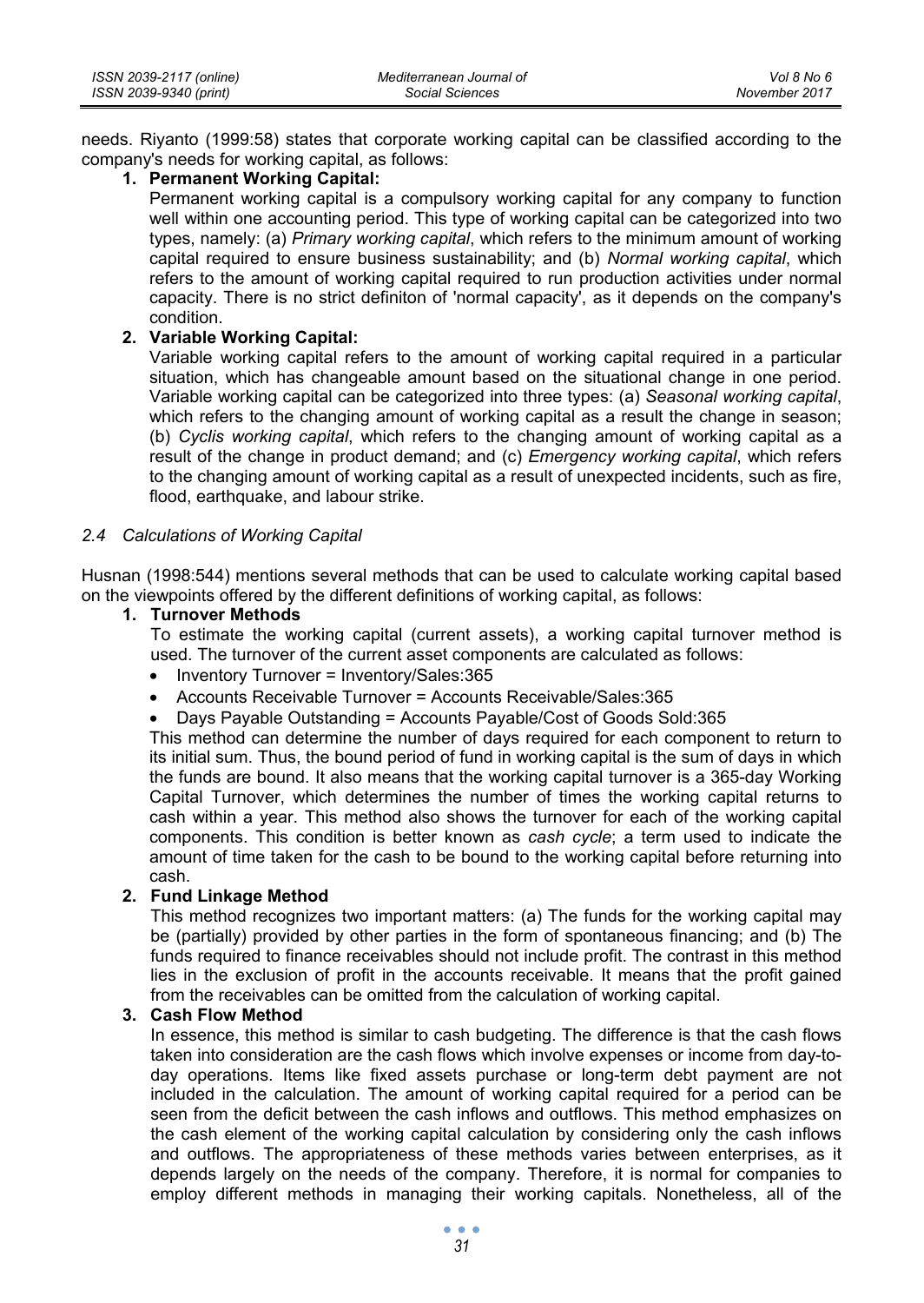methods refer to the corporate financing for daily operations. The variation lies with the different components used by each company.

#### **3. Research Methods**

This research employs literature study method by compiling relevant literature on the research problems. The subjects of the studied literature consist of medium-sized business entrepreneurs and practitioners who manage working capitals, and management consultants who have good understanding of working capital management. This research uses qualitative approach in its data analysis. According to Denzin and Lincoln (2009), qualitative research is a research study that employs scientific approach on the observed phenomena through various methods and data sources. Miles and Huberman (2014) mention three analysis techniques for qualitative data, which include: (1) data reduction, which includes summarizing, classifying main points, focusing on important facts, and finding patterns; (2) data display, which includes data compilation and systematic data presentation; and (3) conclusion drawing and verification, which presents the research conclusions on the problem statements. The core principle of qualitative data analysis technique is to analyze the research data and process them into systematic, organized, structured, and meaningful information.

## **4. Discussion**

## *4.1 The Internal and External Factors of Working Capital Management*

The internal and external factors of working capital management in medium-sized enterprises are, among others: (1) Company types or characteristics. The working capital of a service company, for instance, is relatively small compared to that of a manufacturing company, because service company does not require massive investments in cash, accounts receivable, or inventory. On the other hand, industrial companies demand substantial investments in current assets for day-to-day operations purpose; (2) The time needed to produce or obtain the goods to be sold and the unit price of the goods. A company's need for working capital is directly related to the time it takes to acquire the goods to be sold, as well as the amount of raw materials to be produced until the goods are sold. The longer the time required to produce or acquire the goods is, the bigger the working capital will be. Additionally, cost per unit also affects the size of the working capital; higher cost per unit means bigger working capital; (3) Terms of purchase of materials and goods. The terms of purchase set for the goods or the raw materials used to produce the goods significantly affect the amount of working capital required by the company. If the credit terms agreed at the time of purchase are profitable, only a small amount of cash needs to be invested in goods or materials inventory. On the other hand, if the payment for the purchased materials or goods must be completed in a short amount of time, the amount of cash required to finance the inventory will be bigger; (4) Terms of sale. Corporate policy of providing greater credit leniency to buyers will result in bigger investment of working capital in the accounts receivable component. To reduce the risk of uncollectible accounts, enterprises offer cash rebate to buyers in the hope of encouraging the buyers to pay off their debts during the rebate period; and (5) Inventory turnover rate. Higher inventory turnover rate equals lower amount of working capital. To achieve high turnover rate, organized and efficient planning and supervision are required. High turnover rate will also minimize the risk of loss caused by price deduction or the change in consumer taste, while allowing the company to save on storage costs.

## *4.2 The Supporting and Obstacle Factors of Working Capital Management*

The supporting and obstacle factors of working capital management in medium-sized business are, among others: (1) Labour factor. The labour factor is a major factor in business success, because even the most advanced equipments require operators. However, workforce availability does not always guarantee smooth process. In fact, lazy and low-skilled workers will slow down the process;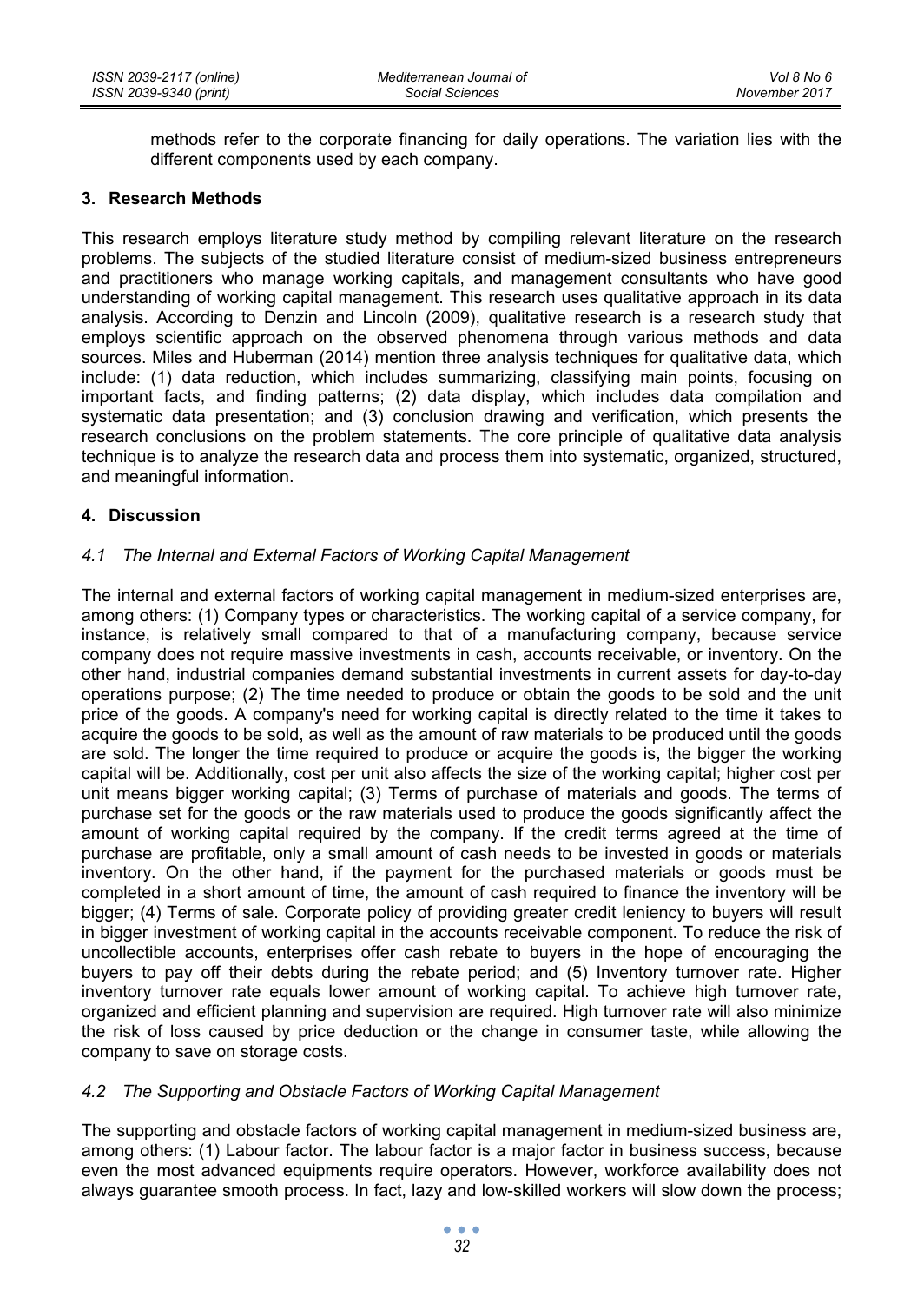(2) Marketing factor. The marketing factor plays an important role, because it determines the accuracy and timely flow of goods and services to consumers. Sales increase will boost cash flow, accounts receivable, and inventory, which will result in good financial performance; (3) Technology factor. The development of technology from time to time enables companies to create a good system for more effective and efficient work. It also allows companies to invent and produce hightech goods. High technology also enables companies to monitor and evaluate their businesses; and (4) Government regulation factor. The success of a business is strongly influenced by government regulation. The facilities provided by the government, such as simplicity and flexibility in obtaining business license or applying for additional capital, contribute positively to the development of medium-sized enterprises.

#### *4.3 Cash Management in Working Capital Management*

Cash is a part of assets which has the highest level of liquidity, because it can be directly used to fulfill the financial obligations of the company. Corporations need cash in the form of working capital to finance their daily operational activities. The need for cash can be categorized into three types: (a) Transaction purpose, which refers to the use of cash to finance daily operational activities; (b) Anticipation purpose, which refers to the use of cash to anticipate intermittent and unpredictable cash inflows and outflows; and (c) Speculation purpose, which refers to the use of cash to respond to future possibilities.

Cash flow consists of cash inflows and cash outflows. It can also be further categorized as continuous and intermittent cash flows. Examples of continuous cash inflows are cash product sales and receivable receipts, while the examples for intermittent cash inflows are the income obtained from the involvement of company owners, shares sales, bank loan, and unused fixed assets sales. On the other hand, examples of continuous cash outflows include cash for raw materials purchase and employee salary. Meanwhile, examples of intermittent cash outflows are expenditures for divident payments, interest, debt installment payment for the repurchase of shares, and fixed asset purchase. The cash flow process of a company can be seen in Figure 1 below.



**Figure 1.** Cash Flow Process

The total sum of cash can be associated with cash sales. The comparison between cash sales and the average sum of cash indicates the level of cash turnover. Faster turnover means more efficient cash use by the company. It is also important to maintain cash adequacy, or 'safety cash balance', which refers to the minimum amount of cash that the company must keep to fulfill its financial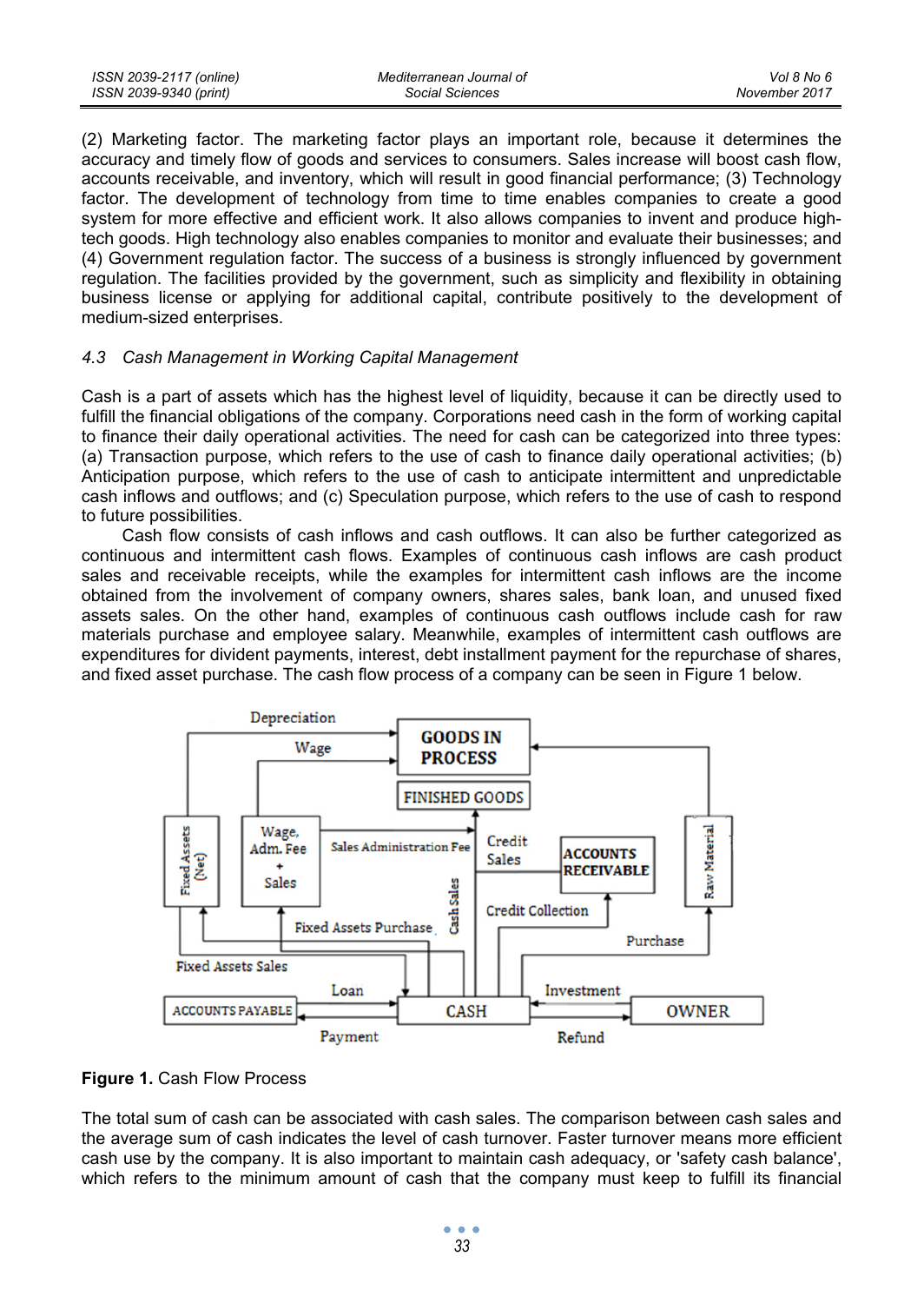| ISSN 2039-2117 (online) | Mediterranean Journal of | Vol 8 No 6    |
|-------------------------|--------------------------|---------------|
| ISSN 2039-9340 (print)  | Social Sciences          | November 2017 |

obligations at any time. The factors affecting the amount of cash are: (1) the balanced amounts of cash inflows and cash outflows; (2) the deviation from the estimated cash flow; and (3) good relationships with the banking sector.

#### *4.4 Accounts Receivable Management in Working Capital Management*

Accounts receivable management for working capital management can be influenced by the following factors: (1) Credit sales volume. Greater credit proportion from total sales will increase the investment in accounts receivable. Bigger amount of accounts receivable may comprise higher risk, but also bigger profit; (2) Credit sales payment terms. Credit sales payment terms can be strict or lenient. If the company implements strict payment terms, it means the company prioritizes credit safety over profit. Examples of strict terms are short payment deadline and heavy imposition of interest for late payment of receivables. Longer credit payment deadline may result in bigger amount of corporate investment in receivables; (3) Credit limit terms. It is within the company's authority to set credit limits for its customers. Higher credit limit for each customer means bigger investment in receivables. Similar implication applies to credit provision policy. More selective credit provision policy will result in smaller amount of investment in receivables; (4) Accounts receivable collection policy. The company may set active or passive accounts receivable collection policies. Companies with active accounts receivable collection policies are entitled to bigger fund in financing the collection process than those with passive policies; (5) Customer payment methods. Some customers take advantage of cash rebate offers to pay their debts while others decline the opportunity. Their decision is based on their assessment of the more profitable option between the two alternatives. If the majority of the customers make their payment during the cash rebate period, the investment in receivables will be released in a shorter amount of time. In other words, the investment in accounts receivable will be smaller.

#### *4.5 Inventory Management in Working Capital Management*

There are different types of inventory in a company, depending on the type of business. It means that the types of inventory in a manufacturing company are different from the inventory of a trading or service company. Trading companies normally do not have too many inventory types. Rather, they keep a considerably large amount of items for each type. The same applies to service companies, which have significantly fewer inventory types than manufacturing companies. Manufacturing companies create products through a series of process, from the provision of raw materials to the finished goods. Kasmir (2013:267) believes that manufacturing companies, in particular, have at least three types of inventory: (1) Raw material, which refers to the materials used in the first production process. The results of this process can take the forms of intermediate or finished goods; (2) Goods in process, which refer to the processed raw materials; and (3) Finished goods, which refer to goods that have passed the previous process, and are ready to be sold to the market or consumer.

Inventory costs consist of, among others: (1) Holding or carrying costs, which refer to the costs incurred in inventory keeping. Holding costs hinge on the quantity of goods stored; (2) Ordering or procurement costs, which refer to the costs that come as a result of the company's need for inventory; and (3) Stock-out or shortage costs, which refer to the costs caused by the exhaustion of inventory. It is difficult to measure stock-out costs, because they also affect customer satisfaction and company credibility. Therefore, inventory management must consider the following key aspects: (1) Inventory availability must suit the company's needs to prevent stock exhaustion and increasing demands; and (2) Poor inventory quality, such as product defect, will bring loss to the company.

## *4.6 Working Capital Management Policy*

Working capital policy is associated with loan term and interest rate. Longer loan age equals to higher interest rate. Long-term loans for working capital affect the loanees, because they must pay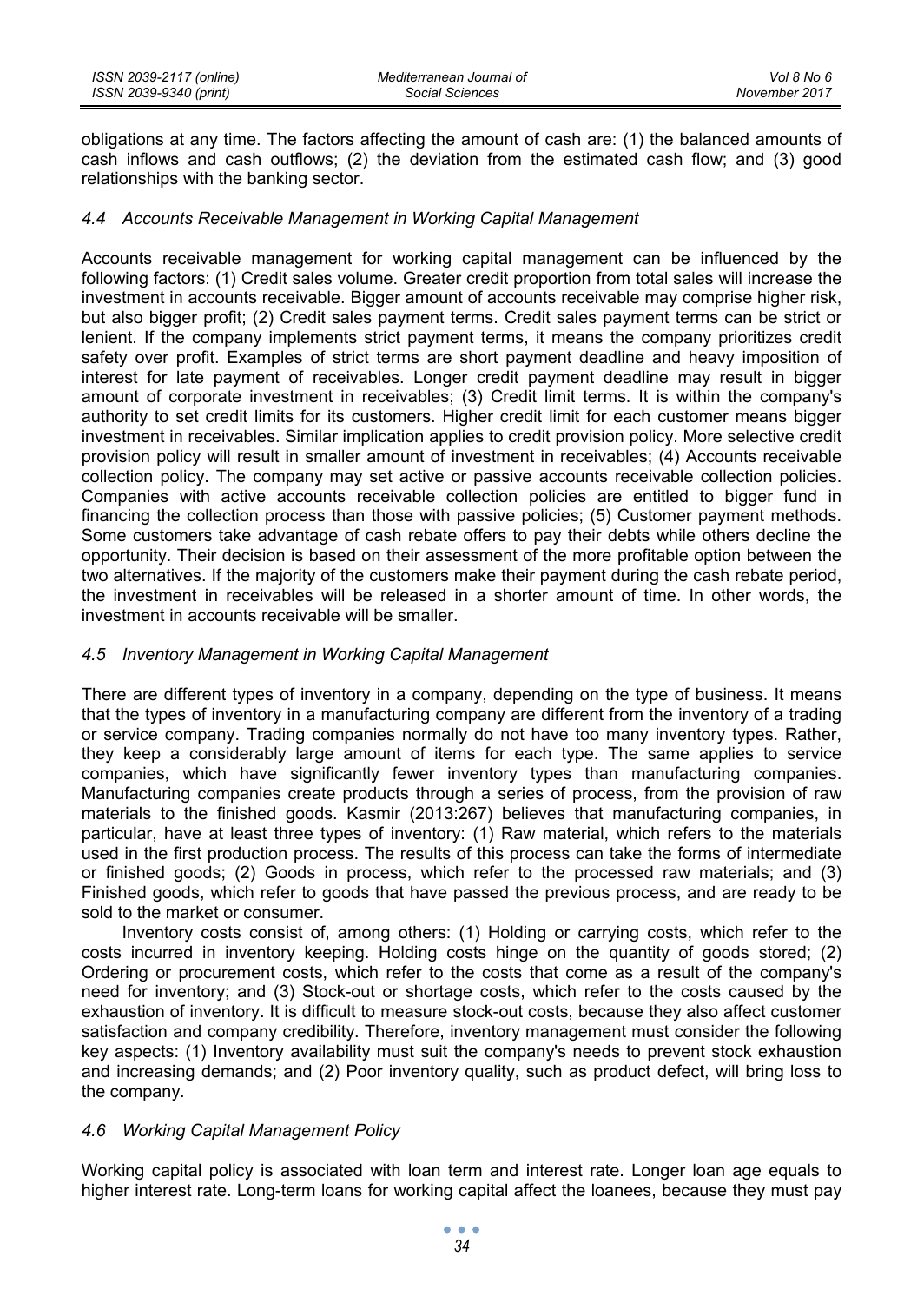*Vol 8 No 6 November 2017*

higher interest than short-term loans. This condition is a result of the risks of uncertain future, which propel loaners to add the risks to the equation. Working capitals that come from long-term loans have higher liquidity level and smaller failure risk in meeting the obligation deadlines. Companies generally use long-term loan to meet their working capital needs. Such companies adhere to a conservative working capital policy. Another working capital policy is associated with assets. Current assets should be financed with current liabilities, while fixed assets should be financed with long-term debt and equity. This type of working capital policy is called aggresive policy. The risk of aggresive policy is great, because companies must be able to fulfill all due obligations using their current assets. The majority of companies that employ this policy experience failure, because it is difficult to turn some current assets into cash, particularly intermediate goods inventory and goods in process inventory.

In general, there are three types of working capital policy: (1) Aggresive policy, which refers to the use of short-term debt as working capital; (2) Moderate policy, in which fifty percent of the working capital is short-term debt, and the other half long-term debt; and (3) Conservative policy, which refers to the use of long-term debt as working capital. Corporate strategy for effective and efficient working capital management can be seen from the shortened cash conversion cycle. Companies with short cash conversion cycle indicate fast retrieval of accounts receivable, good inventory management, and slower payment to supplier while maintaining corporate credibility. This condition will result in profitability and optimal liquidity. Deloof (2003); Eljelly (2004); Lazaridis & Tryfonidis (2006); amd Raheman & Nasr (2007) all suggest that cash conversion cycle negatively influences company profitability. Cash conversion cycle consists of three components, namely account payable deferral period, accounts receivable conversion period, and inventory conversion period. Companies can shorten the cash conversion cycle by accelerating the accounts receivable conversion period and inventory conversion period, while simultaneously slowing down the account payable deferral period. The cash conversion cycle can be seen in Figure 2 below.





The following are strategies that can be used to shorten the cash conversion cycle: (1) The extension of accounts payable payment. However, companies are expected to withhold their debt payment without damaging their reputation and credibility. This means that the debt payment postponement should not exceed the payment deadline set by the creditor. By postponing their debt payment, companies can utilize the fund for other purposes or short-term investments with high liquidity to bring in revenues; (2) Inventory management. From the perspective of financial management, inventory will result in cost. Hence, if the company invests too much in inventory, the high opportunity cost will burden the company. Good inventory management accelerates the